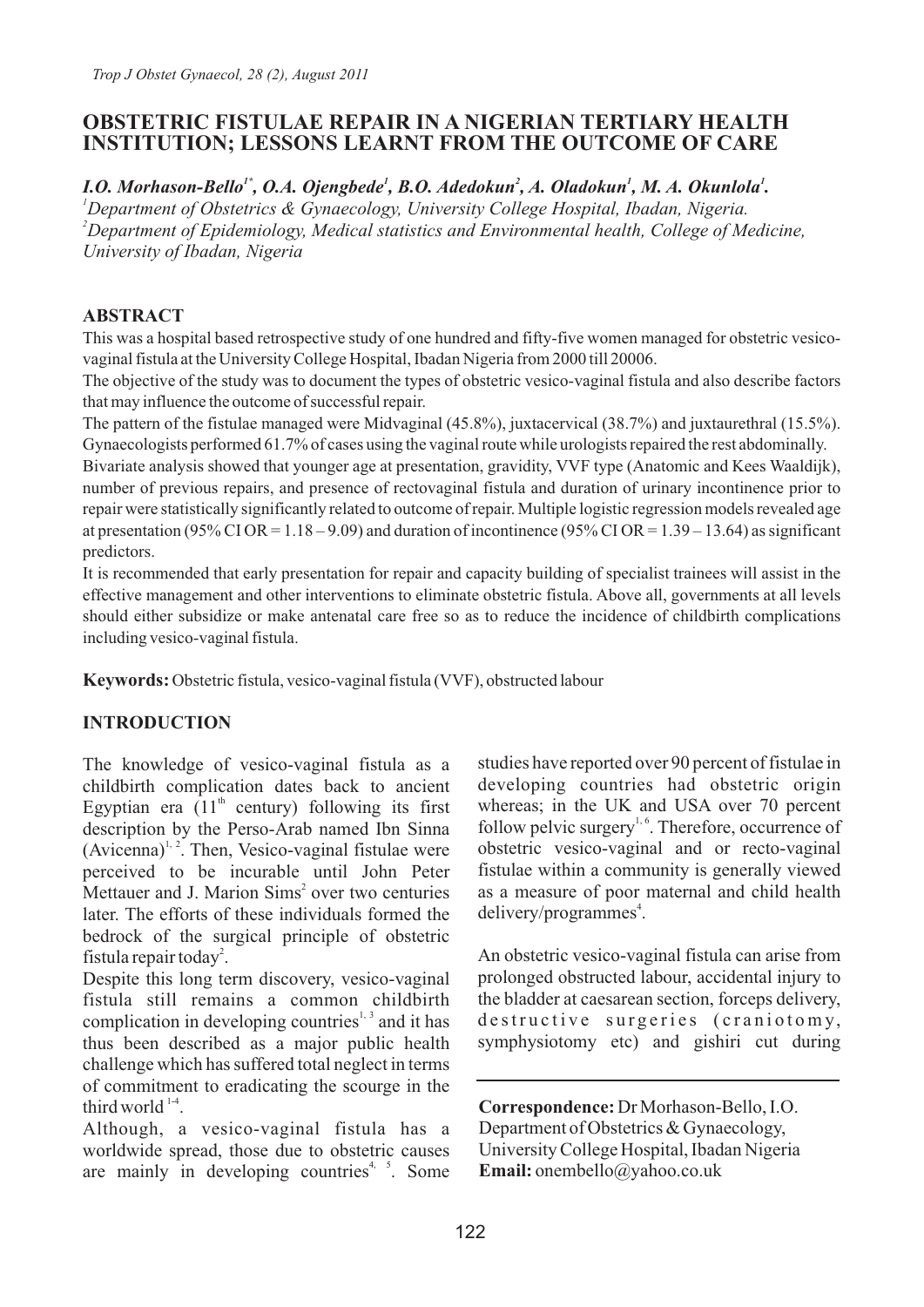labour<sup>1,7</sup>. Studies have shown that the overwhelming proportions of obstetric VVF are as a result of neglected obstructed labour<sup>8-10</sup>. This usually arises as a result of prolonged entrapment of intervening maternal soft tissues (bladder, vagina and rectum) between the fetal presenting part and the posterior surface of the pubic symphysis occasioned by fetomaternal disproportion. The resultant effect is the ischaemic necrosis of the devitalized tissues leading to eventual sloughing between the third and  $10<sup>th</sup>$  day of puerperium and fistula formation with either urinary and or faecal incontinence<sup>3</sup>.

The true prevalence of obstetric fistula is unknown due to the poor record keeping systems that are peculiar to developing countries<sup>3</sup>. Furthermore; the majority of women that are affected suffer in silence and isolation<sup>1</sup>. Hence, available statistics may not necessarily be representative of the magnitude of the problem. Available records have reported high prevalence rate in Sudan, Nigeria, Ethiopia, Chad and  $Ghana<sup>1</sup>$ .

Worldwide, an incidence of 1 to 2 vesico-vaginal fistulae per 1000 deliveries has been estimated with an annual incidence of 50,000 to 100,000 and a prevalence of untreated fistulas of 500,000 to 2 million<sup>1</sup>. In Nigeria, Tahzib reported an incidence of 1 to 3 cases of vesico-vaginal fistula per 1000 deliveries<sup>11</sup>. Within Nigeria, the northern region has the highest prevalence of vesico-vaginal fistula<sup>11, 12</sup>. What is now known is that areas with high maternal mortality also tend to have high fistula rates. This assertion has been corroborated by Danso et al that fistula rates are a reflection of maternal mortality $^{13}$ .

There are many forms of Vesico-vaginal fistula classifications but, the Anatomic and Kees Waaldijk methods are the most popular. The Anatomic classification is based on the location of the VVF and they are juxtacervical (vesicocervical), midvaginal and juxta urethral (vesicourethral)<sup> $2, 14, 15$ </sup>. Kees classification of VVF is based on the diameter of the fistula and they are described as small  $( $2cm$ ), medium  $(2 - 3cm)$ ,$ large  $(4 - 6cm)$  and extensive ( 6cm) fistulas<sup>16</sup>.

The anatomic type of VVF that predominates varies from each setting<sup>2</sup>. Therefore, it is difficult to identify the overall commonest type. The Kees's classification of VVFs only provides an

insight into the degree of the precursor injury to the maternal tissue during the childbirth $^{16}$ .

As one would expect from classification of other diseases such as tumours, fistulae classification offers little or no benefit to management outcome<sup>3</sup>. This observation has been adduced to by various studies and the confounders mentioned were; scarring of the fistula, number of previous attempts at repair, presence or otherwise of rectovaginal fistula, level of surgical skill, the size of the fistula including whether there is involvement of bladder neck or not, presence of postoperative infections and possibly route of repair (abdominal or vaginal) $6,17$ .

Over the years, the cause of fistula repair failures identified were timing of the repair, number of repair attempts, use of peri-operative antibiotics and presence of rectovaginal fistula<sup>1, 2</sup>. Many believe that optimal outcome of obstetric fistula repair can only be achieved after a waiting period of at least 3 months<sup>3</sup>. Kees Waaldijk has however refuted this claim by demonstrating comparable repair outcomes when the surgery is performed immediately the inflammation had subsided $^{18}$ .

Furthermore, it was previously believed that the abdominal route of VVF repair was better than the vaginal approach. From the available evidence now, there is no consensus on the best route of repair<sup>1</sup>. Rather, what is now known is that many gynaecologists prefer the vaginal approach while the abdominal is mostly performed by urologists<sup>1</sup>. Regardless of personal preferences, fistula surgeons should be capable of all approaches and should be able to select appropriate technique.

It is in the light of this growing knowledge about fistula repair that this study aims to audit the current state of obstetric fistula in our health facility and describe factors that may influence the outcome of repair.

# **MATERIALS AND METHODS**

This was a hospital based retrospective study of patients that were managed at the University College Hospital, Ibadan on account of vesicovaginal fistula due to obstetric causes from January, 2000 to December, 2006. The case records of these patients were retrieved from the hospital central records. The following information were obtained from each of the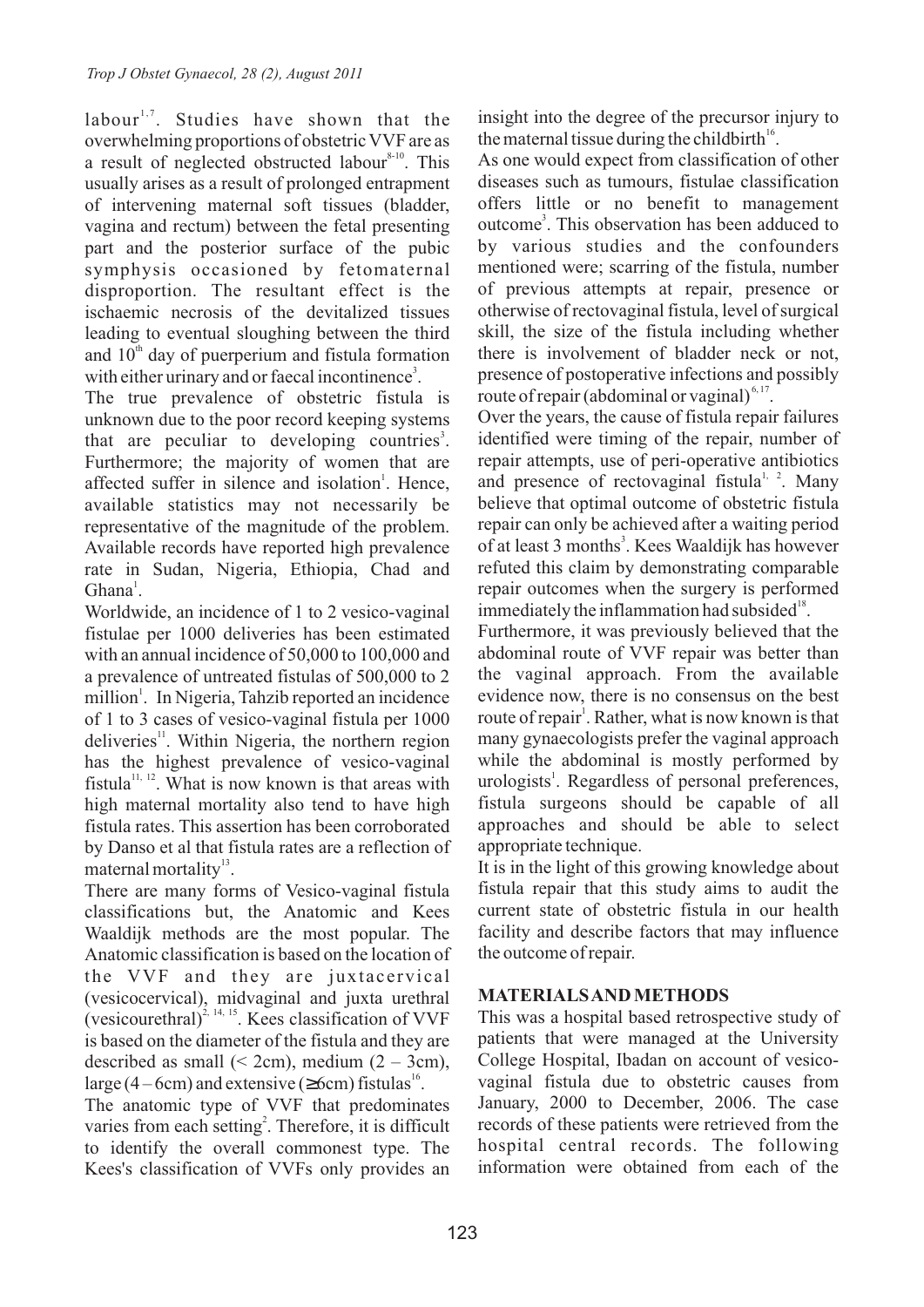patient's medical records; sociodemographic data, duration of urinary incontinence, number of previous repairs ,presence of rectovaginal fistula, type of VVF, mode of repair (Abdominal or vaginal route), surgeon's status and specialization, presence of post operative complication, estimated blood loss, duration of hospital admission etc.

The entire patients that had their repair during the study period were given postoperative prophylactic antibiotics parenterally for at least 48 hours and they were followed up with oral preparation of the same antibiotics for about 5 – 10days. Urinary continence at discharge was used as a measure of successful repair. At least 2 followup visits at 4 weeks and 3 months postoperatively were checked to validate the repair outcome.

Data were obtained using a structured proforma. The statistical analysis was performed with SPSS 11 software. Bivariate analysis was done using  $X^2$ test while multivariate analysis was performed using logistic regression. The level of statistical significance was set at  $p \leq 0.05$  (or 95%) confidence level).

### **RESULTS**

One hundred and fifty five women were managed during the period with a mean age of 32.8 years  $(SD = 12.2)$  and about half in the  $20 - 29$  year age groups. They were predominantly traders (45.8%) and artisans (31.0%). About 81% had only primary education or no formal education while 72.9% were married, 11.6% never married, 7.7% separated and 3.6% were either divorced or widowed. About a third of the women had only been pregnant once while half of them had only one previous parous experience (Table 1).

The VVF type most commonly seen during the period was midvaginal accounting for 45.8% of the cases followed by juxtacervical (38.7%) and juxtaurethral (15.5%) (Figure 1). The mean fistula diameter was  $3.4$ mm (SD = 1.9). About a third of the women (32.2%) had previous attempts at fistula repair. There was rectovaginal fistula in about 7.7% of the women.

The repairs were all carried out by consultants. Gynaecologists performed 61.7% of cases and it was done per vaginam while Urologists performed the rest via abdominal approach (Figure 2).

General anaesthesia was used in 69.7% of the

surgeries while spinal and local techniques were used in 26.4% and 3.9% respectively. Blood transfusion was given to 8.5% of the women. The mean estimated blood loss was 374.7mls (median  $= 280.0$ mls) and it was found to be significantly higher (p=0.009) in repair done per abdomen (mean =  $443.1 \text{mls}$ ; median =  $300.0 \text{mls}$ ) than those performed vaginally (mean  $= 337.1 \text{mls}$ ; median = 250.0mls) (p=0.047) (Table 2).

The women were on admission for a mean duration of 28.2 days.

Complete data for analysis of repair was available for 119 women. Of this number, 75.6% had successful closure of their fistula. At discharge, 47.7% of the patients were incontinent of urine, out of which 11.1% had stress incontinence giving a failure rate of 36.1% overall.

Post operative complications were recorded in 34.8%. Complications included; Urinary infection (33.3%) and post operative pyrexia  $(22.2\%)$ 

Table 3 shows bivariate associations between outcome of repair and some predictors. Successful outcome was significantly found in younger women ( $p = 0.009$ ). Patients with juxtacervical VVF recorded the most favourable outcome (85.7%) followed by midvaginal (79.2%) and juxtaurethral (50.0%) ( $p = 0.004$ ). Larger size fistulae were significantly associated with successful outcomes ( $p = 0.005$ ). Previous repairs ( $p = 0.033$ ) and coexisting rectovaginal fistula ( $p \leq 0.001$ ) were also significantly associated with a successful outcome.

Logistic regression analysis of the outcome on predictor variables significant at 10% on bivariate analysis revealed that women with a shorter duration of incontinence before presentation were one and a half times more likely to have a successful repair than those incontinent for over a year (95% CI OR = 1.39 – 13.64). Younger women in the age group  $20 - 39$  years were 1.2 times more likely than women 40 years and above to have successful outcomes (95% CI OR =  $1.18 -$ 9.09) (Table 4).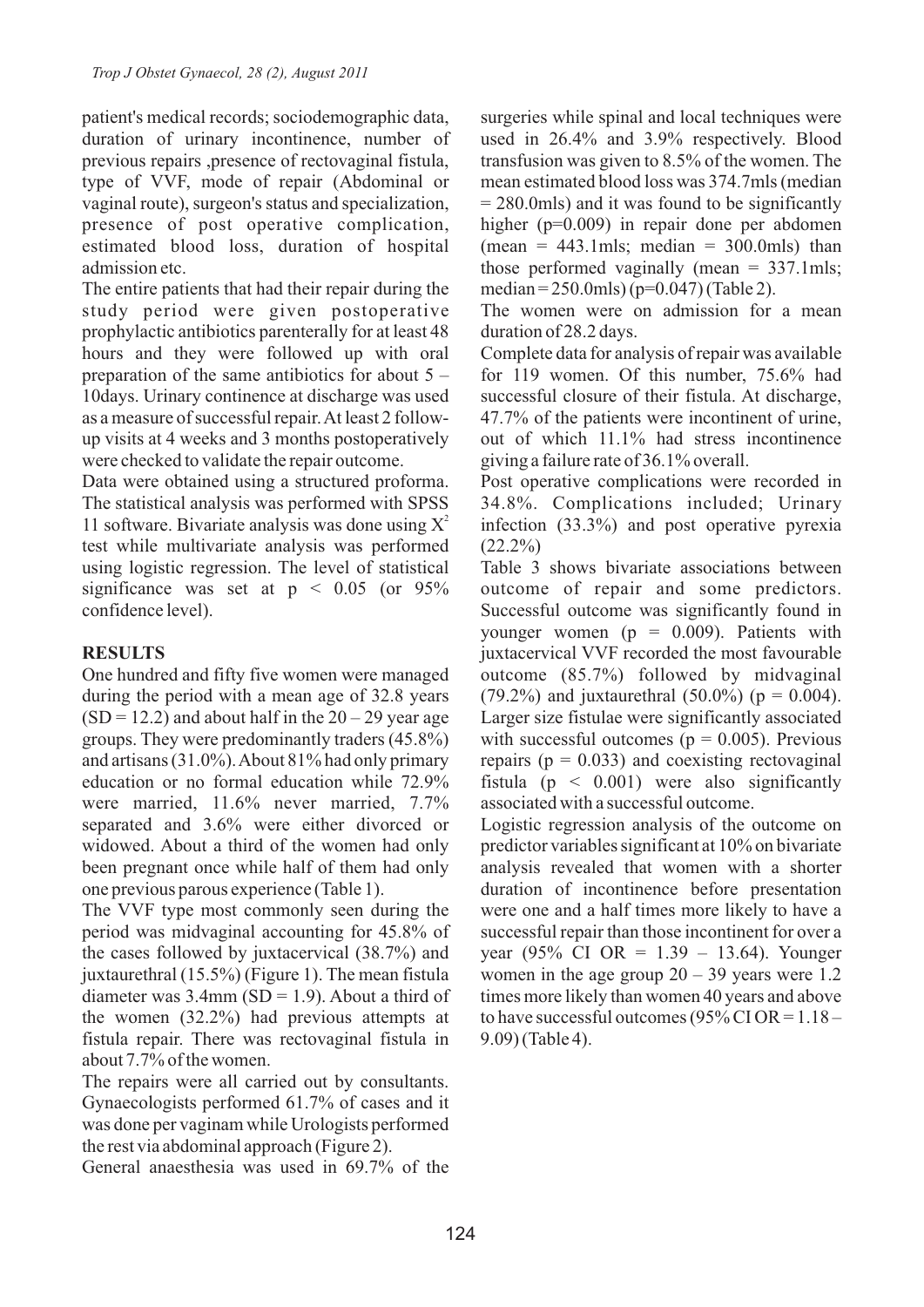### **Table 1:**

Univariate analysis showing the **sociodemographic profiles of women with obstetric vesico-vaginal fistula**

| <b>Variables</b>                               |     | <i>Number</i> ( $n = 155$ ) Percentage of total |
|------------------------------------------------|-----|-------------------------------------------------|
| Age (years)                                    |     |                                                 |
| $20 - 29$<br>٠<br>$30 - 39$<br>٠               | 72  | 46.5                                            |
| $= 40$<br>٠                                    | 54  | 34.8                                            |
|                                                | 29  | 18.7                                            |
| <b>Marital</b> status                          |     |                                                 |
| Never married<br>$\circ$<br>Married<br>$\circ$ | 18  | 11.6                                            |
| o Separated                                    | 113 | 72.9                                            |
| o Divorced<br>Widowed<br>$\circ$               | 12  | 7.7                                             |
|                                                | 6   | 3.9                                             |
|                                                | 6   | 3.9                                             |
| Religion                                       |     |                                                 |
| Christianity                                   | 71  | 45.8                                            |
| Islam                                          | 84  | 54.2                                            |
| <b>Educational level</b>                       |     |                                                 |
| None<br>$\circ$                                | 42  | 27                                              |
| Primary<br>$\circ$<br>Secondary<br>$\circ$     | 83  | 53.5                                            |
| Tertiary<br>$\circ$                            | 24  | 15.5                                            |
|                                                | 6   | 3.9                                             |
| <b>Occupational status</b>                     |     |                                                 |
| Unemployed<br>٠                                | 12  | 7.7                                             |
| Civil servants<br>٠<br>Teachers<br>٠           | 6   | 3.9                                             |
| Professionals<br>٠<br>Traders<br>٠             | 6   | 3.9                                             |
| Artisans<br>٠                                  | 6   | 3.9                                             |
| students<br>٠                                  | 71  | 45.8                                            |

*\* Variables skewed, hence the Mann Whitney U test was used to test the significance of the differences.*

#### **Table 3:**

**Bivariate association between outcome of repair and some likely predictors.**

| <b><i>Variables</i></b>                        | %       | No in the category $X^2$ |      | P value                          |
|------------------------------------------------|---------|--------------------------|------|----------------------------------|
| Age group (years)                              |         |                          |      |                                  |
| $20 - 29$                                      | 77.8 72 |                          |      |                                  |
| $30 - 39$                                      | 85.7 54 |                          | 9.32 | $0.009*$                         |
| $= 40$                                         | 52.2 29 |                          |      |                                  |
| Parity                                         |         |                          |      |                                  |
| One                                            | 80.0 60 |                          |      |                                  |
| Two                                            | 68.6 35 |                          | 1.57 | 0.457                            |
| Three and above                                | 75.0 24 |                          |      |                                  |
| Gravidity                                      |         |                          |      |                                  |
| $\mathbf{1}$                                   | 87.5 48 |                          |      |                                  |
| $\overline{c}$                                 | 50.0 24 |                          |      | $12.32 \quad 0.006^*$            |
| $3 - 5$                                        | 78.3 23 |                          |      |                                  |
| >5                                             | 75.0 24 |                          |      |                                  |
| <b>VVF Type (Anatomic classification)</b>      |         |                          |      |                                  |
| Juxtacervical                                  | 85.7 42 |                          |      |                                  |
| Midvaginal                                     | 79.2 53 |                          |      | $11.25$ 0.004 <sup>*</sup>       |
| Juxtaurethral                                  | 50.0 24 |                          |      |                                  |
| <b>VVF Type (Kees Waaldijk classification)</b> |         |                          |      |                                  |
| Small $(< 2cm)$                                | 50.0 24 |                          |      |                                  |
| Medium $(2 - 3cm)$                             | 78.3 23 |                          |      | $10.44 \quad 0.005$ <sup>*</sup> |
| Large/Extensive $(>3cm)$                       | 85.7 42 |                          |      |                                  |
| Previous VVF repair                            |         |                          |      |                                  |
| Yes                                            | 85.7 42 |                          | 4.54 | $0.033$ <sup>*</sup>             |
| N <sub>o</sub>                                 | 67.6 71 |                          |      |                                  |
|                                                |         |                          |      |                                  |

#### **Table 4:**

# **Multiple logistic regression analysis of repair outcome on predictors.**

| <b><i>Variables</i></b>    | B        | OR    | 95% CLOR P value          |                      |
|----------------------------|----------|-------|---------------------------|----------------------|
| Previous repair            |          |       |                           |                      |
| (Yes/No)                   | 0.553    | 1.739 | $0.46 - 6.62$             | 0.418                |
| Duration of incontinence   |          |       |                           |                      |
| $($ <1 year/=1 year)       | 1.472    |       | $4.359$ $1.39 - 13.64$    | $0.011$ <sup>*</sup> |
| Age group                  |          |       |                           |                      |
| $(20 - 39 \text{ vs } 40)$ | 1.185    |       | $3.270$ $1.18 - 9.09$     | 0.023                |
| Route of repair            |          |       |                           |                      |
| Abdominal vs Vaginal       | $-0.553$ |       | $0.575 \quad 0.15 - 2.19$ | 0.418                |

*\* - Statistically significant at 5% level*

# **Table 2:**

### **Outcome of repair in relation to the route of surgery**

| <b><i>Variables</i></b>                                                   | <b>Abdominal</b> | Vaginal                   | P value              |
|---------------------------------------------------------------------------|------------------|---------------------------|----------------------|
| Mean size of fistula (SD) (cm)                                            | 3.6(2.1)         | 3.6(1.6)                  | 0.251                |
| Mean duration of hospital stay (SD) (cm)                                  | 27.0(9.0)        | 28.9(13.8)                | 0.362                |
| Mean duration of incontinence before 56.6(9.0)<br>repair(median) (months) |                  | 45.3(48.0)                | 0.047                |
| Mean estimated blood loss (median)(mls)                                   |                  | 443.1(300.0) 337.1(250.0) | $0.009$ <sup>*</sup> |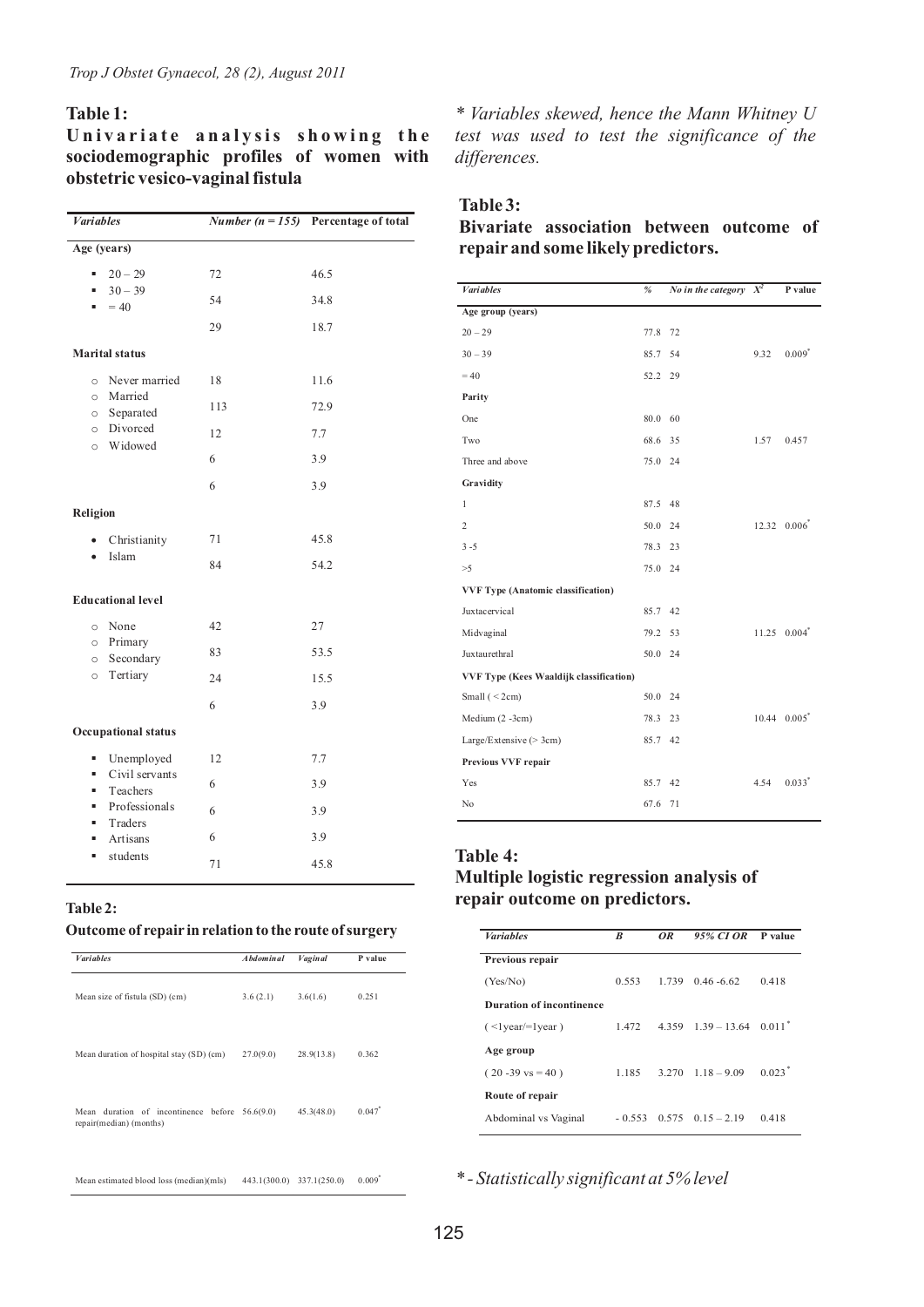

### **DISCUSSION:**

Vesico-vaginal fistula of obstetric origin has been described by many as a neglected major public health issue in many developing countries including Nigeria<sup>3, 19-21</sup>. Prolonged obstructed labour remains the commonest cause of all the obstetric aetiological factors of vesico-vaginal fistula<sup>7, 10, 14</sup>. This singular avoidable cause was described as the greatest unaddressed healthcare need of women of this planet by Arrowsmith et  $a^{\frac{2}{2}}$ 

The sociodemographic profile from this study further confirms the earlier observations that obstetric fistula patients are usually from the low socio-economic class<sup>23, 24</sup>. However, it is interesting to note that contrary to the widely held view that most fistula patients are either divorced or separated, lack formal education and are unemployed, this study showed that majority of those managed were staying with their husband, had at least primary education and had a means of income (traders). These observations may be a peculiar finding of the south western part of Nigeria where the study was carried out. According to the National Demographic Health Statistics of Nigeria in 2003, women from southwestern Nigeria were more educated than their peers from other regions<sup>25</sup>.

During the study period, midvaginal fistula was the commonest and this was in agreement with the findings of Elkins et al<sup>15</sup>. The entire surgical repairs were performed by either the consultant gynaecologist or urologist despite the fact that there were sizeable amount of small vesicovaginal fistulas that trainees could use to learn and earn this scarce skill. Gynaecologists performed all the vaginal approach while the entire



abdominal surgeries were performed by urologists. In addition, there was less blood loss in those that had vaginal repair compared to abdominal. These findings are similar to previous studies<sup>26</sup> but, what is important is that, fistula surgeon irrespective of his/her specialty should be versed in both approaches so as to be able to perform optimally in any situation in which they may find themselves.

The overall success rate of vesico-vaginal fistula repair was about 76 percent. This figure encompasses all successful repairs during the study period irrespective of the number of prior repair attempt(s). Although the purported closure rate is high, more than a third of these patients still had urinary incontinence. This finding is similar to previous studies where  $16 - 32\%$  of women who had their fistula closed still remained  $incontinent^{3,7,27}$ 

From this study, the following factors were found to influence the outcome of vesico-vaginal fistulae; age, number of previous pregnancies, type of fistula (anatomic and Kees), previous repair attempt, presence of rectovaginal fistula and duration of urinary incontinence before repair.

The reason for the age influence on the repair outcome may be that younger women tend to have better tissue healing processes. The better repair outcomes demonstrated in this study are more at the extreme of the number of pregnancies and this may just be a coincidental finding. It is not surprising that juxtaurethral position had a more negative influence on repair outcome than others because its repair is often formidable and many a time there is involvement of the bladder neck which is admitably difficult to repair.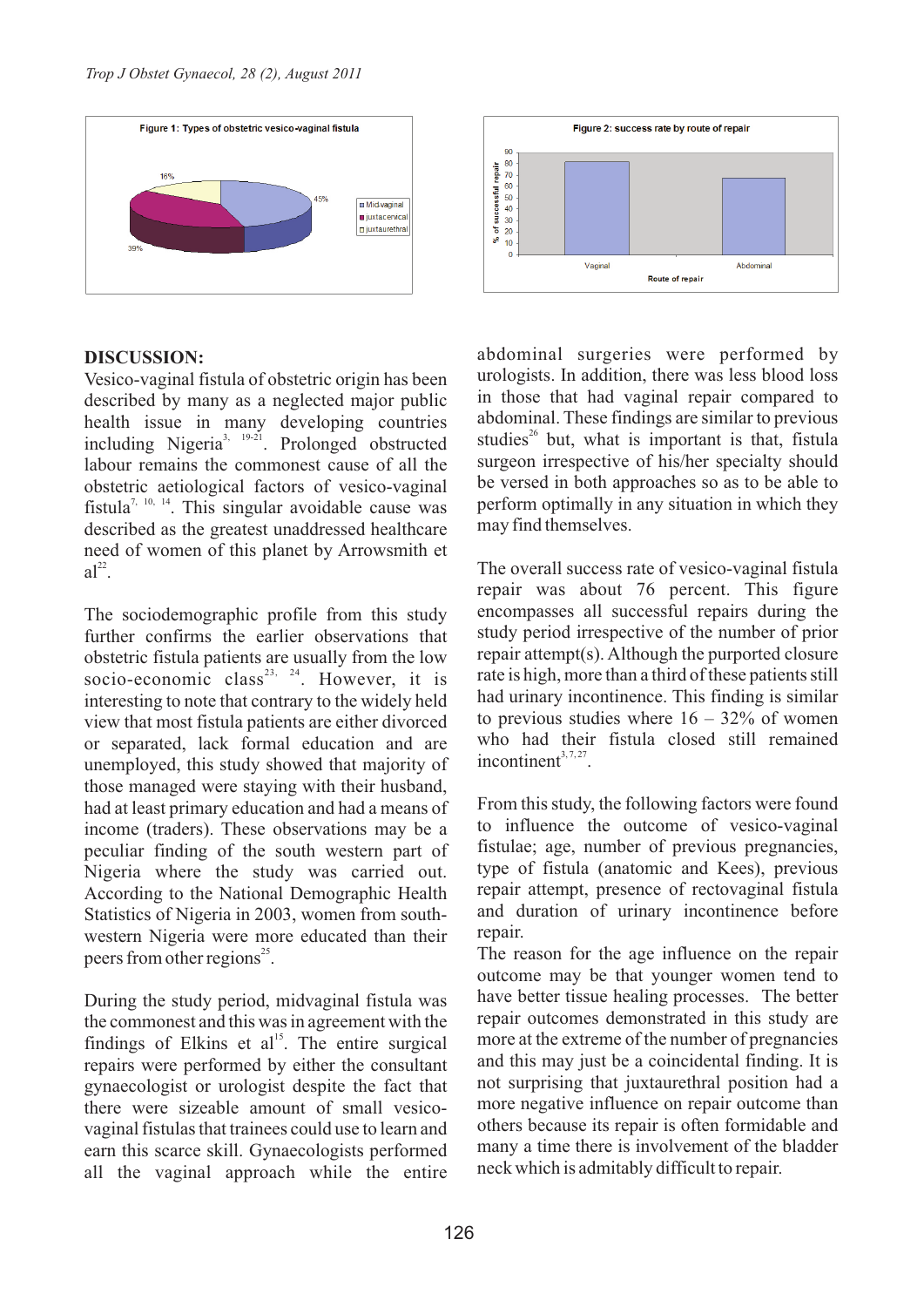Contrary to the general opinion that larger and extensive fistulae are associated with poorer outcome, this study showed that the larger the diameter of the fistula, the higher the closure rate<sup>3</sup>. One reason that may explain this unexpected finding is that most of the complicated cases were performed by the most experienced gynaecologist or urologist. This reason may also explain another finding from this study that those with previous repair had better repair outcome. Like the previous studies, presence of rectovaginal fistula negatively influenced outcome of repair despite offering temporary feacal diversion through colostomy<sup>3</sup>. Of recent, Ojengbede et al demonstrated that combined repair of vesicovaginal fistula and recto-vaginal fistula at the same sitting was realizable<sup>28</sup>. The outcome of the trial revealed that mandatory colostomy and the associated management challenges may not be necessary again before repair of combined fistula. It was however advised that adequate training is required in this novel art of repair for optimal benefit to be achieved $^{28}$ .

The observation that the repair outcome is worse when the duration of incontinence is more than a year may be as a result of scarring of tissues around the fistula site from repeated infection.

Further analysis using multiple logistic regression models to determine independent variables that may influence the repair outcome showed that the duration of urinary incontinence of less than a year before an attempt at repair and the younger age groups statistically significantly predict outcome adjusting for route of repair and previous repair. Therefore, this study suggests that earlier presentation may be an advantage and this may further confirm the Waaldijk suggestion of early  $repair<sup>18</sup>$ .

The outcome of this study showed that the commonest type of obstetric vesico-vaginal fistula managed was midvaginal. The success rate of repair was best with juxtacervical and worst with juxtaurethral. Duration of urinary incontinence and younger age at presentation positively predict successful repair outcome. It is noted that the entire repairs were performed by either consultant Gynaecologists or Urologists. It is recommended that women with obstetric

fistula should be encouraged to present early and the repair should not be unnecessarily delayed. Capacity building for trainees should be given appropriate attention so as to maintain enough manpower necessary to eliminate the scourge. Above all, strategies on awareness creation for women on the need to have their pregnancy and delivery managed by skilled attendants to avert the danger of developing morbidity such as vesico-vaginal fistula and mortality should be incorporated into all maternal and child health programmes. Government at all levels should implement either subsidized or free antenatal care for all pregnant women.

### **REFERENCE:**

- 1. Hilton P. Vesico-vaginal fistulas in developing countries: International Journal Gynaecol Obstet 2003 Sep;82((3)):285-95.
- 2. Cron J. Lessons from the Developing World: Obstructed Labor and the Vesico-vaginal Fistula. In: Ob/Gyn & Women's Health, Medscape General Medicine http://wwwmedscapecom/viewarticle/45596 5; 2003.
- 3. Wall LL. Obstetric vesicovaginal fistula as an international public-health problem. Lancet 2006;368(9542):1201-9.
- 4. Ramphal S, Moodley J. Vesicovaginal fistula: obstetric causes. Curr Opin Obstet Gynecol 2006;18(2):147-51.
- 5. Ampofo EK, Omotara BA, Otu T, Uchebo G. Risk factors of vesico-vaginal fistulae in Maiduguri, Nigeria: a case-control study. Trop Doct 1990;20(3):138-9.
- 6. Wall LL, Arrowsmith SD, Briggs ND, Browning A, Lassey A. The obstetric vesicovaginal fistula in the developing world. Obstet Gynecol Surv 2005;60(7 Suppl 1):S3- S51.
- 7. Wall LL, Karshima JA, Kirschner C, Arrowsmith SD. The obstetric vesicovaginal fistula: characteristics of 899 patients from Jos, Nigeria. Am J Obstet Gynecol 2004;190(4):1011-9.
- 8. P. H. Vesico-vaginal fistulas in developing countries. International Journal Gynaecol Obstet 2003 Sep;82(3):285-95.
- 9. Harrison KA. Obstetric fistula: one social calamity too many. Br J Obstet Gynaecol 1983;90(5):385-6.
- 10. Ijaiya MA, Aboyeji PA. Obstetric urogenital